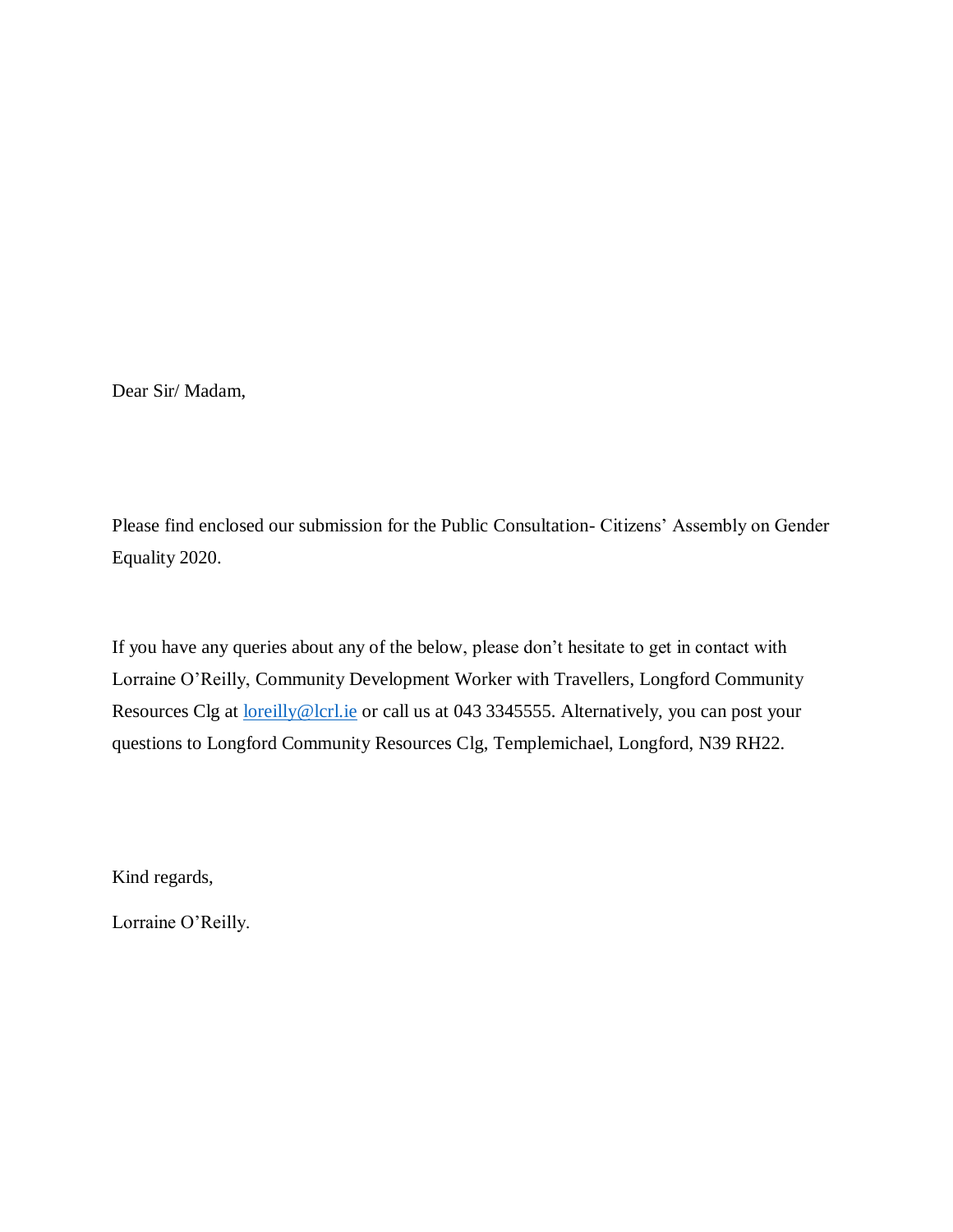# **Submission to the Citizens' Assembly on Gender Equality 2020**

# **Introduction**

Longford Community Resources Clg is the integrated local development company for County Longford. The company was established in 1995 with the core purpose to promote positive change in the areas of social, economic, environmental, community and cultural development throughout the whole of County Longford using community development and local development approaches.

In response to the call for submissions to the Citizens' Assembly, Longford Community Resources Clg carried out a discussion on the subject of gender equality with our Longford Town Health and Wellbeing Group. This group is made up of women from a diverse range of backgrounds. The participants from this group would like to highlight the following barriers and suggestions after discussing gender equality.

# **Gender Norms and Stereotypes**

# Barriers and Challenges

After discussing gender equality as a group it was identified by the participants that men are believed to be stronger than women and therefore men have more opportunities of getting better paid jobs than women. The pressure associated with childcare can contribute to gender inequality as the women in the group questioned how they would pay for childcare. They feel that it can be seen that men prefer to be the ones working, however women also want to work. Women want to get out of the house and have their independence. Women wish to socialise with others and to earn for themselves, and provide for their families. It was conveyed within the group that the home environment can be a hard space to work in as it means you are usually in the same environment each day. Therefore, it can be a factor affecting one's mental health or it could contribute to physical problems. Women need to see for themselves if working is worthwhile for them financially or if it is putting an extra strain on themselves, and their family. The women in the group highlighted how their children look at them as stay at home mothers, which is not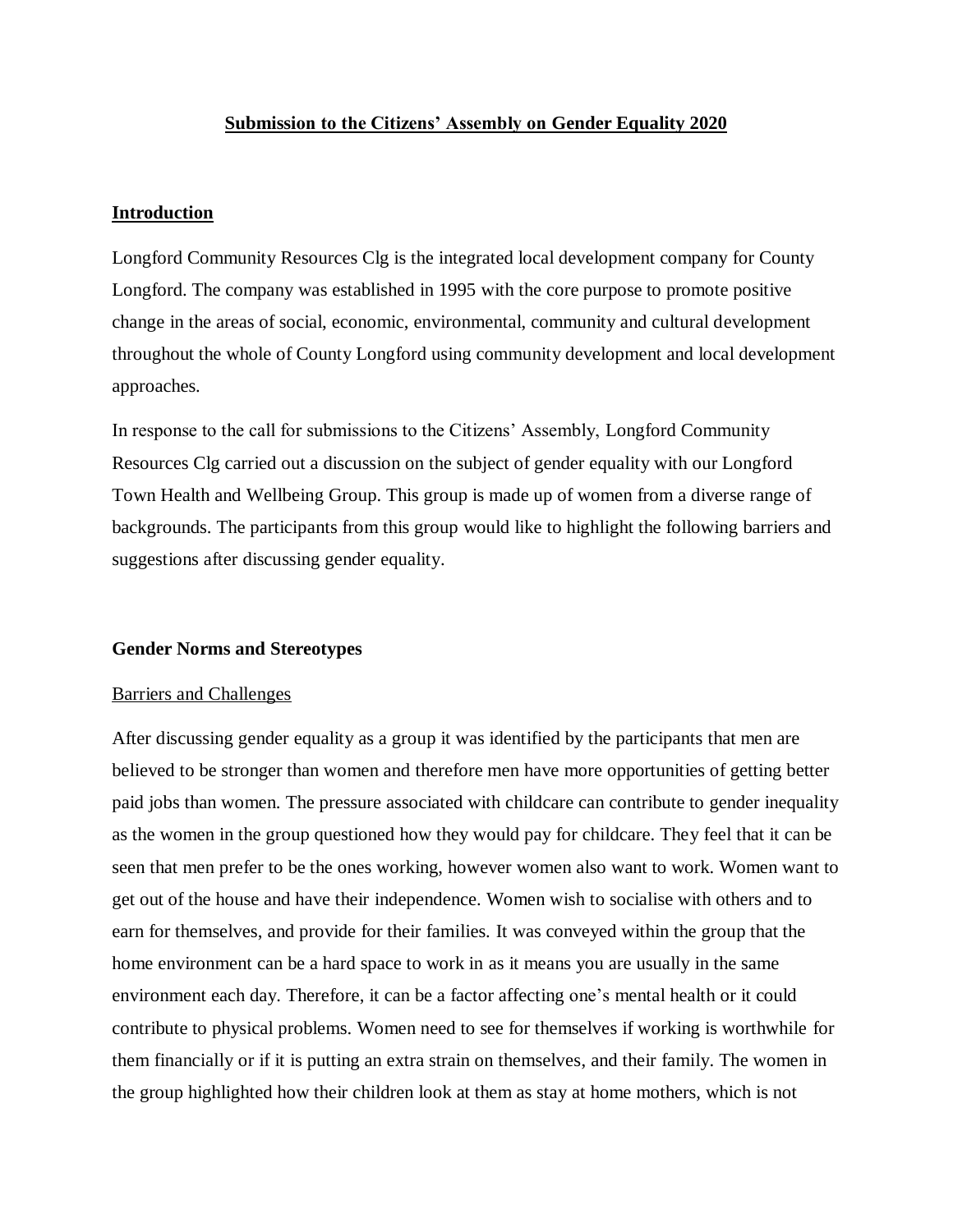always seen in a positive light. As their children see other women working and compare them to others who have a career. Children are able to see how women and men are treated in the home and in society. They question why things are the way they are. In certain communities, women are expected to carry out the traditional roles in the home once they marry. This blocks and discourages women finishing school, participating in third level education and being part of a profession.

# Steps to Address Issues Raised

It was identified there is little value put on caring in the home or caring in general. Nobody sees the difficulties involved in picking up and dropping off children from crèche and school. Conversations need to be had and the voices of those who care for their family or others to be heard. It needs to be heard locally and nationally for people to valued and understood. Women and men should be encouraged to take up roles in the caring profession. Also, the value of stay at home parents and carers should be recognized to reduce the negative stigma which can be sometimes attached. Women should be positively encouraged to take up work while not losing out financially. As lone parents may want to work and when they have the courage to enter the working field they can face financial obstacles and may not be able to access extra supports they may need.

Conversations need to start at home about challenging stereotypes and social norms. This can be done when people are empowered and given education in the community on addressing inequalities relating to gender. The education system should be encouraging young people to try subjects they are interested in and not just those they are expected to undertake. Young women should further be encouraged to take up opportunities, such as apprenticeships in plumbing and electricians if that's what they want to do.

# **Work: Occupational Segregation by Gender, Gender Discrimination and the Gender Pay Gap**

# Barriers and Challenges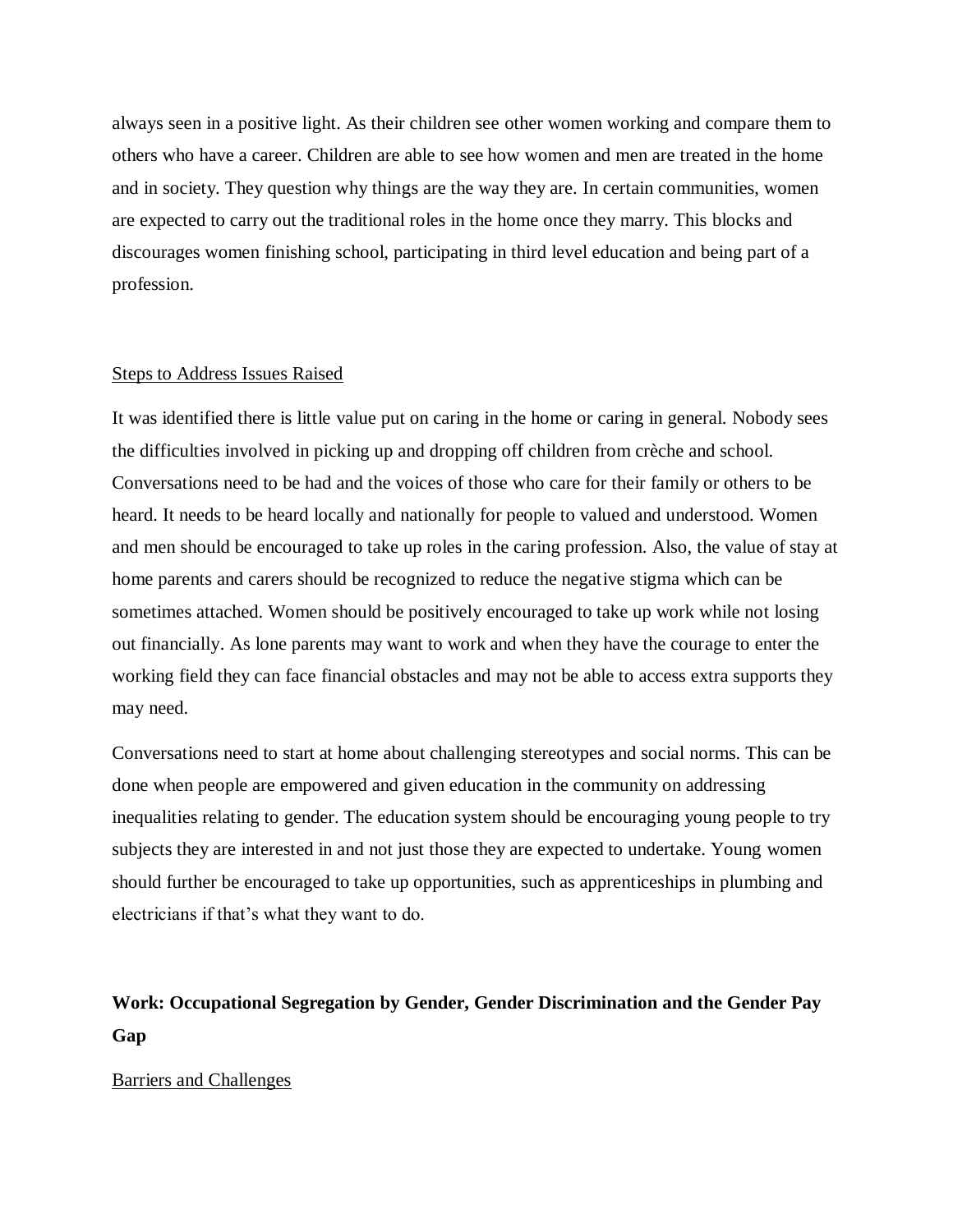The women in the group highlighted that there can be a gap between men and women when working in particular fields, such as a pay gap or how men and women are treated. The group expressed that women need enough money to pay bills and their day-to day costs. They questioned why women should not have an income as women are entitled to earn for themselves and use that money as they see fit, or to even treat themselves. It provides an opportunity to be independent. It was mentioned in the group that one of the women had heard of some employers not willing to employ women as they were pregnant. Perhaps, this was due to the need to take off time or perhaps it is because they would only be able to undertake certain tasks, however women should not be discriminated because of this. We discussed how roles were given to men and women years ago and how with time there has been some changes, nevertheless the ideas around certain gender roles and social norms still exist.

# Steps to Address Issues Raised

Traditional roles for men and women need to be critiqued and questioned why that was the case versus why those norms should change with time. Men in childminding roles are still seen as abnormal to some. This can be difficult for a man who is in this profession as they may be seen or treated differently because of their gender. It was even highlighted within the group that some would prefer a woman, but why is this the case, does it come down to women being seen as more nurturing. It was also talked about how more women need to be encouraged to take up apprenticeships, such as electricians if that is something they have an interest in. Therefore, spaces need to be provided for role models to come in and discuss their experiences. It would be particularly powerful to have role models from marginalized, low socioeconomic and disadvantaged communities explain their experiences. It would signal a change in society to others who have not seen this change before at first hand.

We also discussed the LGBTI+ community. People are more aware of gender identities and there have been improvements to ensure discrimination does not take place based on one's gender. However, for many communities LGBTI+ is a complex and difficult subject to overcome. However, this is due to a lack of understanding of the identities associated with LGBTI+ and why people identify themselves as part of this community. More education should be provided in school and community settings to overcome this barrier.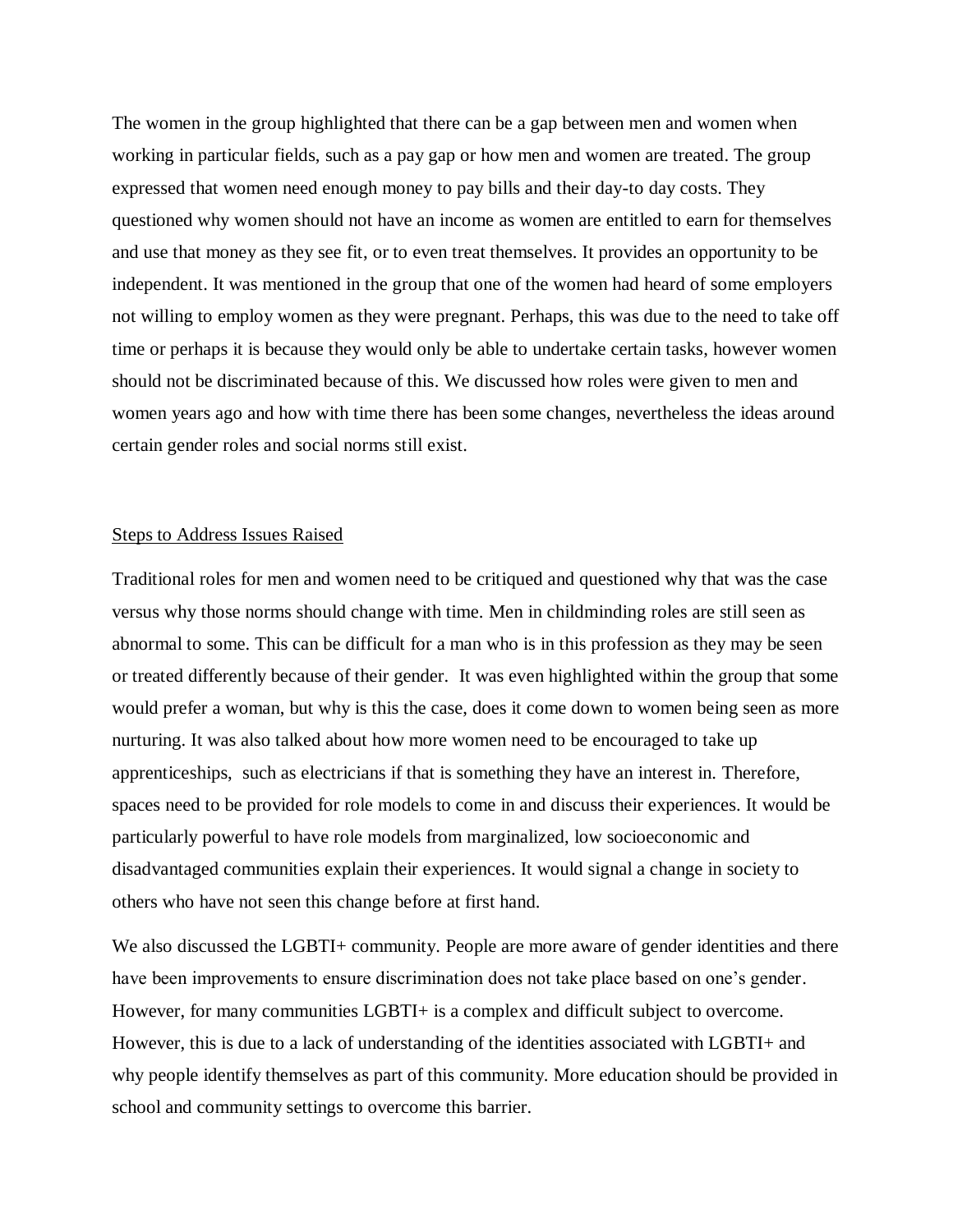#### **Care, Paid and Unpaid, as a Social and Family Responsibility**

#### Barriers and Challenges

As seen from the lived experiences of the group participants, girls tend to be the family members who cook and clean at home. These responsibilities and caring roles are particularly placed on the eldest child, as age can be a factor. It was identified that for girls the caring role can come natural to them. However, it was conveyed that it depends on how people raise their children. Jobs that are assigned to girls and boys, or jobs that are expected by their parents can affect and influence their outlook on what is expected from them later in life. If conversations on equality and equal responsibilities are not discussed at a young age then this can lead to the continuing social norms which society accept.

# Steps to Address Issues raised

Conversations on responsibility and equality need to be had in the home, in school and in wider society. Caring needs to be seen and valued as a role, job and a career. We need to question why certain roles are still presumed to be attached to particular genders, particularly in marginalised and disadvantaged communities. It was said that parents should have conversations with their children about opportunities available to them and try to ensure their children are equally involved in household chores so less stigma is associated to different roles. However, education is needed in communities to encourage such equality as not everyone is aware of opportunities available to them, and their community.

When policies are being drawn up it is critical that equality, human rights and social justice are values which underpin all policies thus promoting gender equality. People who have the lived experiences need to be involved so that policy is appropriately representing them and others in similar situations. The root causes of gender inequality need to be identified and addressed in order for change to occur, otherwise only the symptoms of gender inequality may be solved.

#### **Women's Access To, and Representation in, Public Life and Decision Making**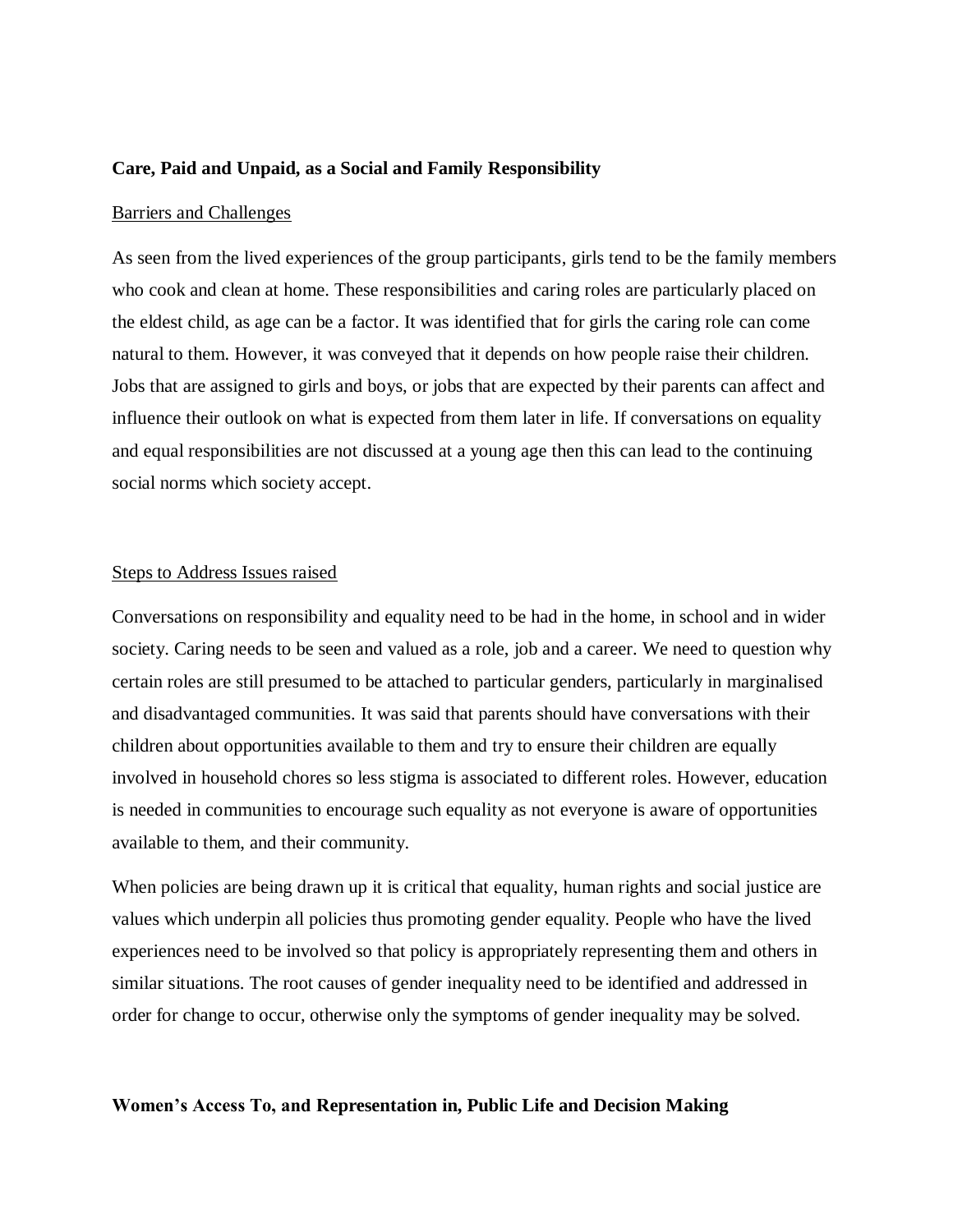## Barriers and Challenges

Women are represented in public life, however not as much as men. For instance, the majority of people in power are men as men are seen as stronger and powerful figures in society. Therefore, it can be more difficult for the experience and outlook of women to be heard in decision making, and for women to gain access to powerful positions.

## Steps to Address Inequalities

Women need to be supported in undertaking leadership roles and in participating in decision making. Female role models are needed to empower women to take up similar roles and to change how women are portrayed in the media and in society, particularly in communities like the Traveller community. Incentives should be put in place to encourage people to try different subjects and jobs. Male role models and people from the LGBTI+ community also need to see role models which people can relate to and identify with. This needs to be done through education, to create a critical consciousness about gender equality and to effectively create long term change to produce fairer opportunities in society.

It is by community workers working with groups like Longford Town Health and Wellbeing Group where change can begin to occur. By providing a space for people to come together collectively to participate and empower each other to critically analyse why inequality exists. It is only when the root causes are identified that barriers and challenges can be tackled. Submissions like this empower communities to challenge norms and to ensure the issues at local level are known to those at national level, and to promote equality and social justice.

#### **Conclusion**

The Longford Town Health and Wellbeing Group along with staff from Longford Community Resources Clg undertook this submission. As community workers we engage with people from marginalised backgrounds to build their confidence, education and social analysis in order to participate in decision making and work with these people collectively in encouraging agencies and politicians to become more concerned with promoting equality, protecting human rights and